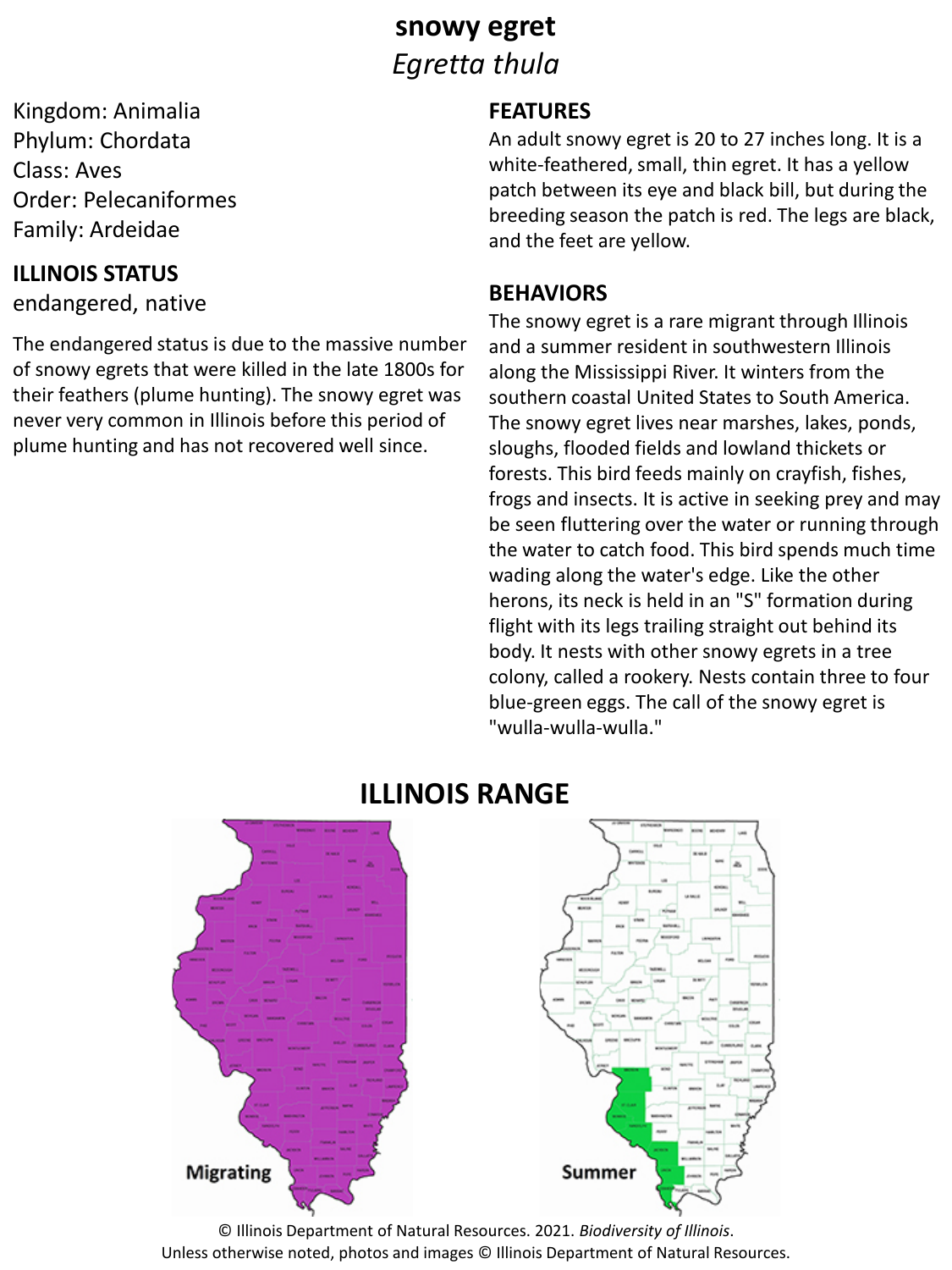

© Illinois Department of Natural Resources. 2021. *Biodiversity of Illinois*. Unless otherwise noted, photos and images © Illinois Department of Natural Resources.